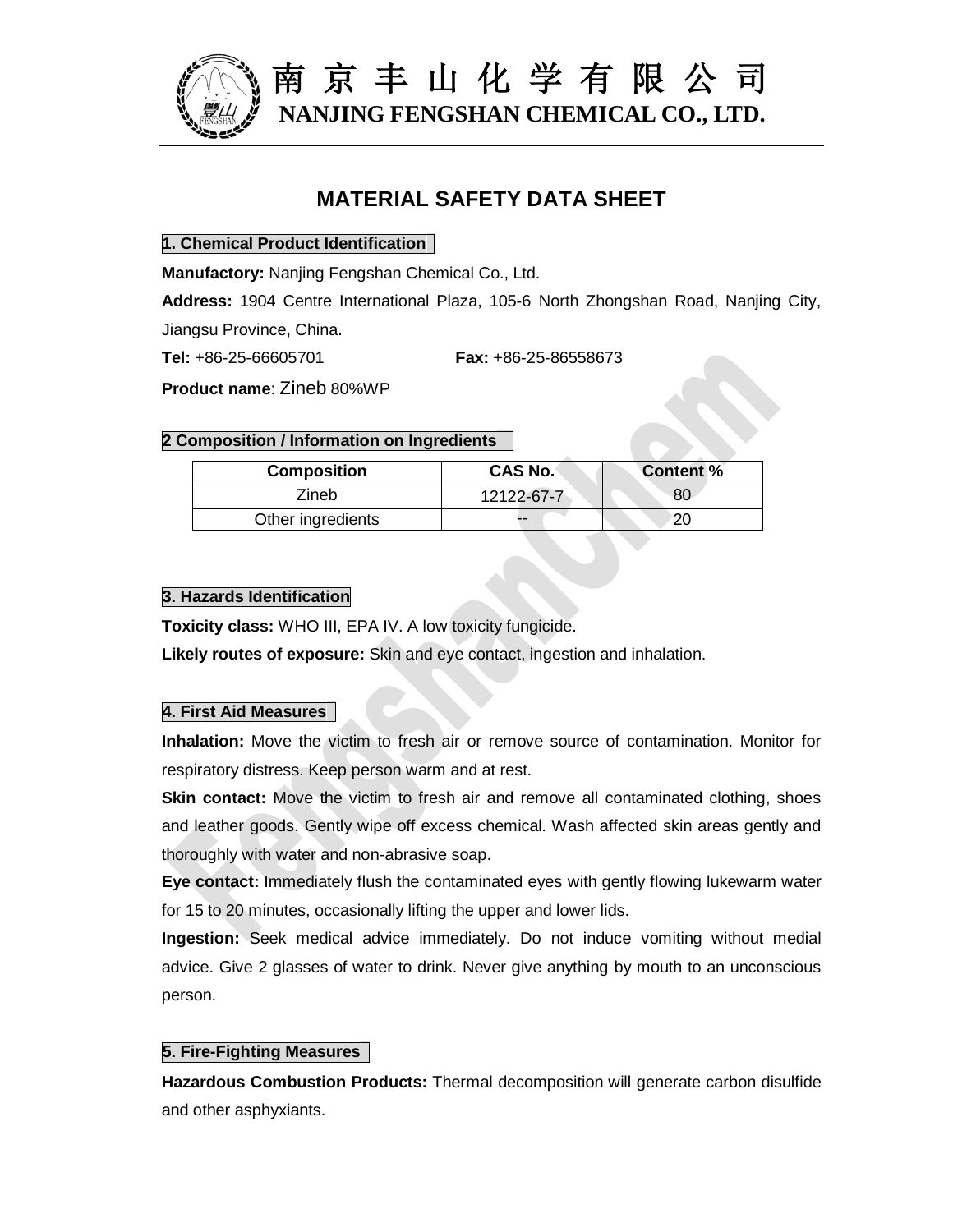

**Special Fire Fighting Procedures:** Remain upwind. Avoid breathing smoke. Wear self-contained breathing apparatus and full protective gear.

**Unusual Fire and Explosion Hazards:** This product is flammable on contact with water, flames or sparks. Dust may be explosive if mixed with air in critical proportions.

## **6. Accidental Release Measures**

**Steps to Be Taken If Material Is Released or Spilled:** Avoid breathing dusts. Sweep up spills and transfer to approve chemical containers for disposal or rework. Keep dusting to a minimum. Check local, state and federal regulations for proper disposal. Check local or provincial regulations for proper disposal. Flush the area with water to remove any residue. **CAUTION:** Keep spills and cleaning runoff out of municipal sewers and open bodies of water.

### **7. Handling and Storage**

**Handing:** Wash hands before eating, drinking, chewing gum, using tobacco or using the toilet. Remove clothing immediately if pesticide gets inside. Then wash thoroughly and put on clean clothing. Remove PPE after handling this product. Wash the outside of gloves before removing. As soon as possible, wash thoroughly and change into clean clothing. **Storage:** Not for use or storage in or around the house. Keep out of reach of children and animals. Store in original containers only. Store in a cool, dry place and avoid excess heat. Carefully open containers. After partial use, fold and roll back bags, clamp and close tightly. Do not contaminate water, food or feed by storage and disposal

## **8. Exposure Controls/Personal Protection**

**Respiratory protection:** Approved respirator **Protective gloves:** Rubber gloves **Eye protection:** Safety goggles or face shield. **Industrial hygiene:** Adequate ventilation.

### **9. Physical and Chemical Properties**

**Appearance:** Fine to off-white wettable powder. **Flash point:** Not applicable. **Storage stability:** Stable for 2 years under normal, dry storage conditions.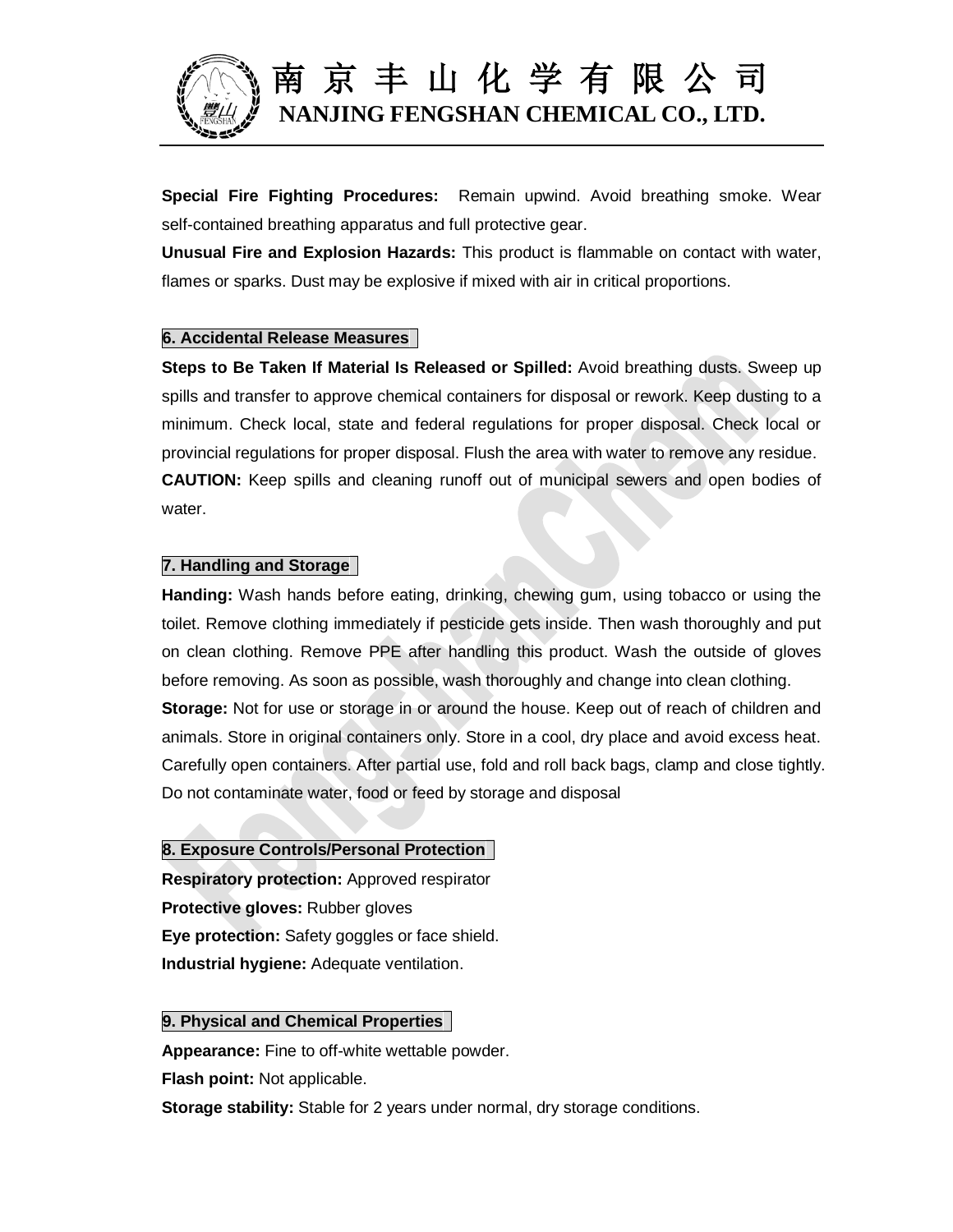

**Solubility in in water:** Dispersible.

### **10. Stability and Reactivity**

**Stability:** Stable

**Conditions To Avoid:** Excessive heat. Spontaneously combustible in the presence of moisture.

**Incompatibility:** Corrodes copper and iron metals when in the presence of moisture.

**Hazardous Decomposition Products:** Thermal decomposition will generate carbon disulfide and other asphyxiants.

**Hazardous Polymerization:** Will not occur.

### **11. Toxicological Information**

**Acute oral LD50:** > 5000 mg/kg in rats & mice. **Acute dermal LD50:** > 5000 mg/kg in rats. **Acute inhalation LC50:** >4000 mg/l in rats for 4 hours.

## **12. Ecological and Ecotoxicological Information**

Do not apply directly to water, or to areas where surface water is present or to intertidal areas below the mean high water mark. Drift and runoff from treated areas may be hazardous to aquatic organisms in neighboring areas. Do not contaminate water when cleaning equipment or disposing of equipment wash waters or rinsate.

## **13. Disposal Considerations**

Do not contaminate water, food or feed by storage or disposal. Wastes resulting from the use of this product may be disposed of at an approved waste disposal facility in accordance with applicable local, state and federal regulations.

### **14. Transport Information**

Not applicable

### **15.Regulatory Information**

Not applicable